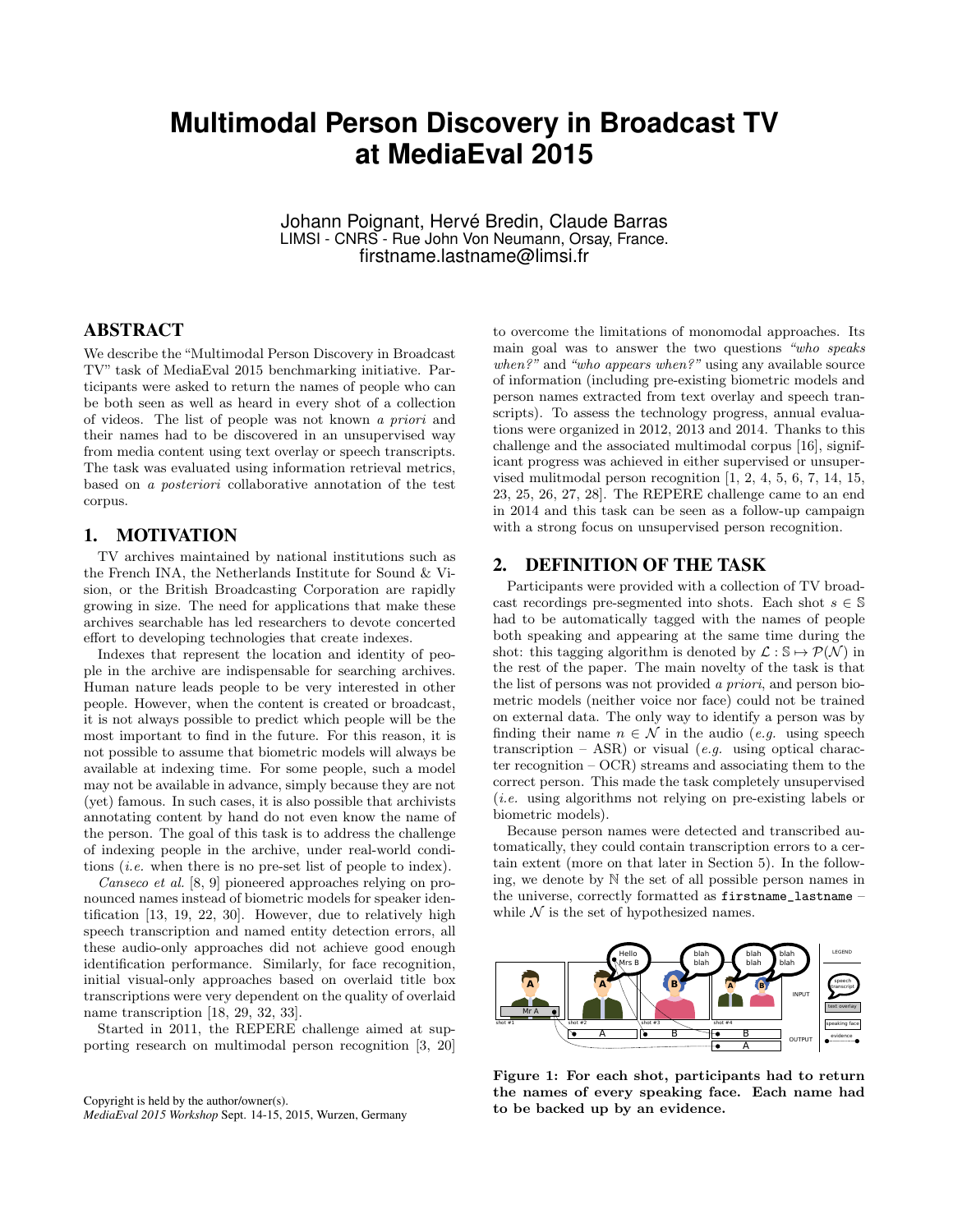To ensure that participants followed this strict "no biometric supervision" constraint, each hypothesized name  $n \in \mathcal{N}$ had to be backed up by a carefully selected and unique shot prooving that the person actually holds this name  $n$ : we call this an evidence and denote it by  $\mathcal{E} : \mathcal{N} \mapsto \mathbb{S}$ . In realworld conditions, this evidence would help a human annotator double-check the automatically-generated index, even for people they did not know beforehand.

Two types of evidence were allowed: an image evidence is a shot during which a person is visible, and their name is written on screen; an *audio* evidence is a shot during which a person is visible, and their name is pronounced at least once during a [shot start time  $-5s$ , shot end time  $+5s$ ] neighborhood. For instance, in Figure 1, shot  $#1$  is an *image* evidence for Mr A (because his name and his face are visible simultaneously on screen) while shot  $#3$  is an *audio* evidence for Mrs B (because her name is pronounced less than 5 seconds before or after her face is visble on screen).

## 3. DATASETS

The REPERE corpus – distributed by ELDA – served as development set. It is composed of various TV shows (around news, politics and people) from two French TV channels, for a total of 137 hours. A subset of 50 hours is manually annotated. Audio annotations are dense and provide speech transcripts and identity-labeled speech turns. Video annotations are sparse (one image every 10 seconds) and provide overlaid text transcripts and identity-labeled face segmentation. Both speech and overlaid text transcripts are tagged with named entities. The test set – distributed by INA – contains 106 hours of video, corresponding to 172 editions of evening broadcast news "Le 20 heures" of French public channel "France 2", from January 1st 2007 to June 30st 2007.

As the test set came completely free of any annotation, it was annotated a posteriori based on participants' submissions. In the following, task groundtruths are denoted by function  $\mathbb{L}: \mathbb{S} \mapsto \mathcal{P}(\mathbb{N})$  that maps each shot s to the set of names of every speaking face it contains, and function  $\mathbb{E}: \mathbb{S} \mapsto \mathcal{P}(\mathbb{N})$  that maps each shot s to the set of person names for which it actually is an evidence.

#### 4. BASELINE AND METADATA

This task targeted researchers from several communities including multimedia, computer vision, speech and natural language processing. Though the task was multimodal by design and necessitated expertise in various domains, the technological barriers to entry was lowered by the provision of a baseline system described in Figure 2 and available as open-source software<sup>1</sup>. For instance, a researcher from the speech processing community could focus its research efforts on improving speaker diarization and automatic speech transcription, while still being able to rely on provided face detection and tracking results to participate to the task.

The audio stream was segmented into speech turns, while faces were detected and tracked in the visual stream. Speech turns (resp. face tracks) were then compared and clustered based on MFCC and the Bayesian Information Criterion [10] (resp. HOG [11] and Logistic Discriminant Metric Learning [17] on facial landmarks [31]). The approach proposed in [27] was also used to compute a probabilistic



Figure 2: Multimodal baseline pipeline. Output of greyed out modules is provided to the participants.

mapping between co-occuring faces and speech turns. Written (resp. pronounced) person names were automatically extracted from the visual stream (resp. the audio stream) using open source LOOV Optical Character Recognition [24] (resp. Automatic Speech Recognition [21, 12]) followed by Named Entity detection (NE). The fusion module was a twosteps algorithm: propagation of written names onto speaker clusters [26] followed by propagation of speaker names onto co-occurring speaking faces.

#### 5. EVALUATION METRIC

This information retrieval task was evaluated using a variant of Mean Average Precision (MAP), that took the quality of evidences into account. For each query  $q \in \mathbb{Q} \subset \mathbb{N}$ (firstname\_lastname), the hypothesized person name  $n_q$ with the highest Levenshtein ratio  $\rho$  to the query q is selected  $(\rho : \mathbb{N} \times \mathcal{N} \mapsto [0, 1])$  – allowing approximate name transcription:

$$
n_q = \underset{n \in \mathcal{N}}{\arg \max} \, \rho(q, n) \, \text{ and } \, \rho_q = \rho(q, n_q)
$$

Average precision  $AP(q)$  is then computed classically based on relevant and returned shots:

$$
\begin{aligned}\n\text{relevant}(q) &= \{ s \in \mathbb{S} \mid q \in \mathbb{L}(s) \} \\
\text{returned}(q) &= \{ s \in \mathbb{S} \mid n_q \in \mathcal{L}(s) \}^{\text{sorted by}}_{\text{confidence}}\n\end{aligned}
$$

Proposed evidence is Correct if name  $n_q$  is close enough to the query q and if shot  $\mathcal{E}(n_q)$  actually is an evidence for q:

$$
C(q) = \begin{cases} 1 & \text{if } \rho_q > 0.95 \text{ and } q \in \mathbb{E}(\mathcal{E}(n_q)) \\ 0 & \text{otherwise} \end{cases}
$$

To ensure participants do provide correct evidences for every hypothesized name  $n \in \mathcal{N}$ , standard MAP is altered into EwMAP (Evidence-weighted Mean Average Precision), the official metric for the task:

$$
EwMAP = \frac{1}{|\mathbb{Q}|} \sum_{q \in \mathbb{Q}} C(q) \cdot AP(q)
$$

Acknowledgment. This work was supported by the French National Agency for Research under grant ANR-12-CHRI-0006-01. The open source CAMOMILE collaborative annotation platform<sup>2</sup> was used extensively throughout the progress of the task: from the run submission script to the automated leaderboard, including a posteriori collaborative annotation of the test corpus. We thank ELDA and INA for supporting the task by distributing development and test datasets.

 $1$ http://github.com/MediaEvalPersonDiscoveryTask

 $^{2}$ http://github.com/camomile-project